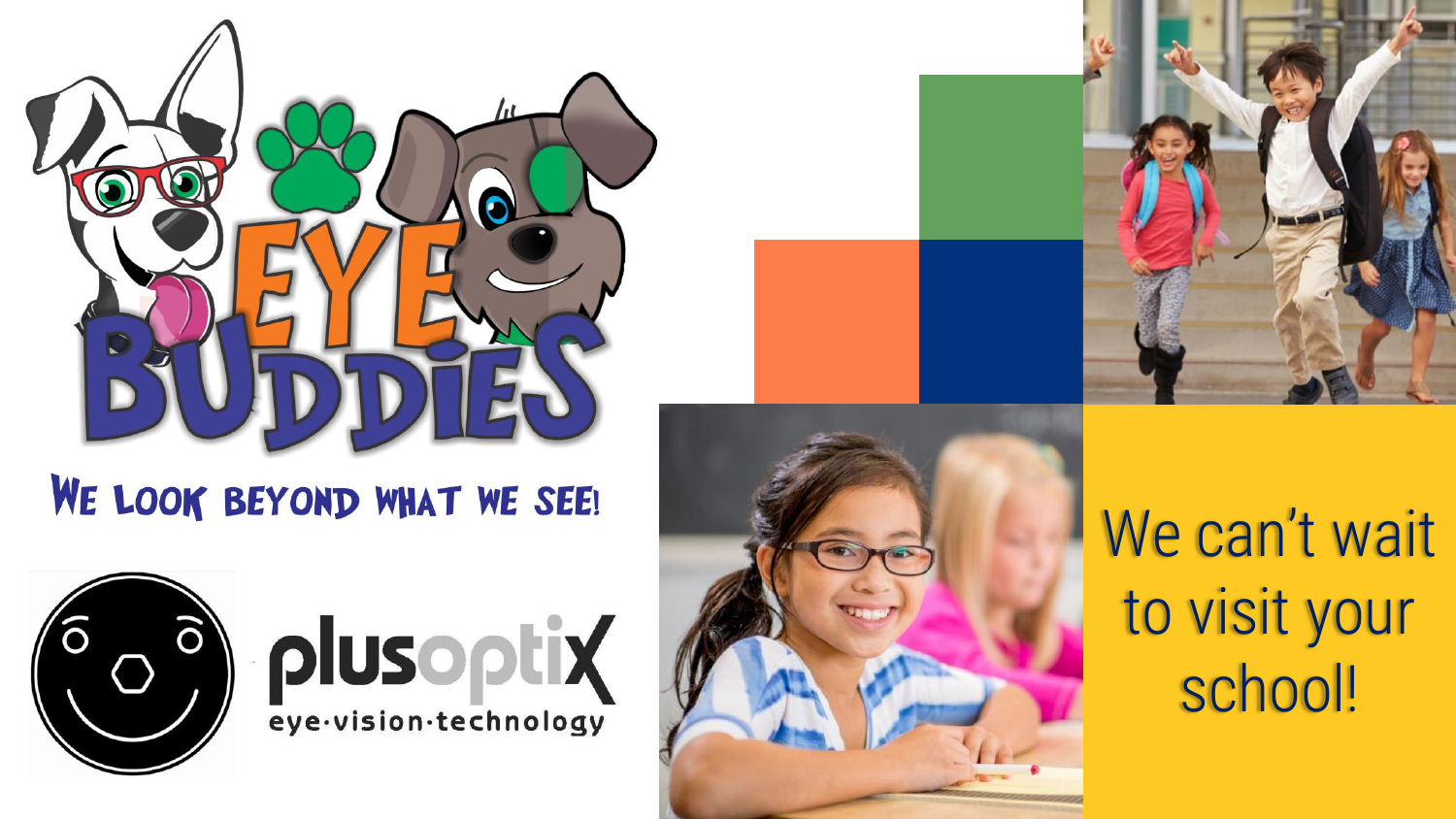## **OUR EYE-EDUCATIONAL VISIT INCLUDES:**

- Spot & Patches Puppet Show An Eye Educational Activity
- A Buddy Gift Pack **Instrument-based Eye Screening**

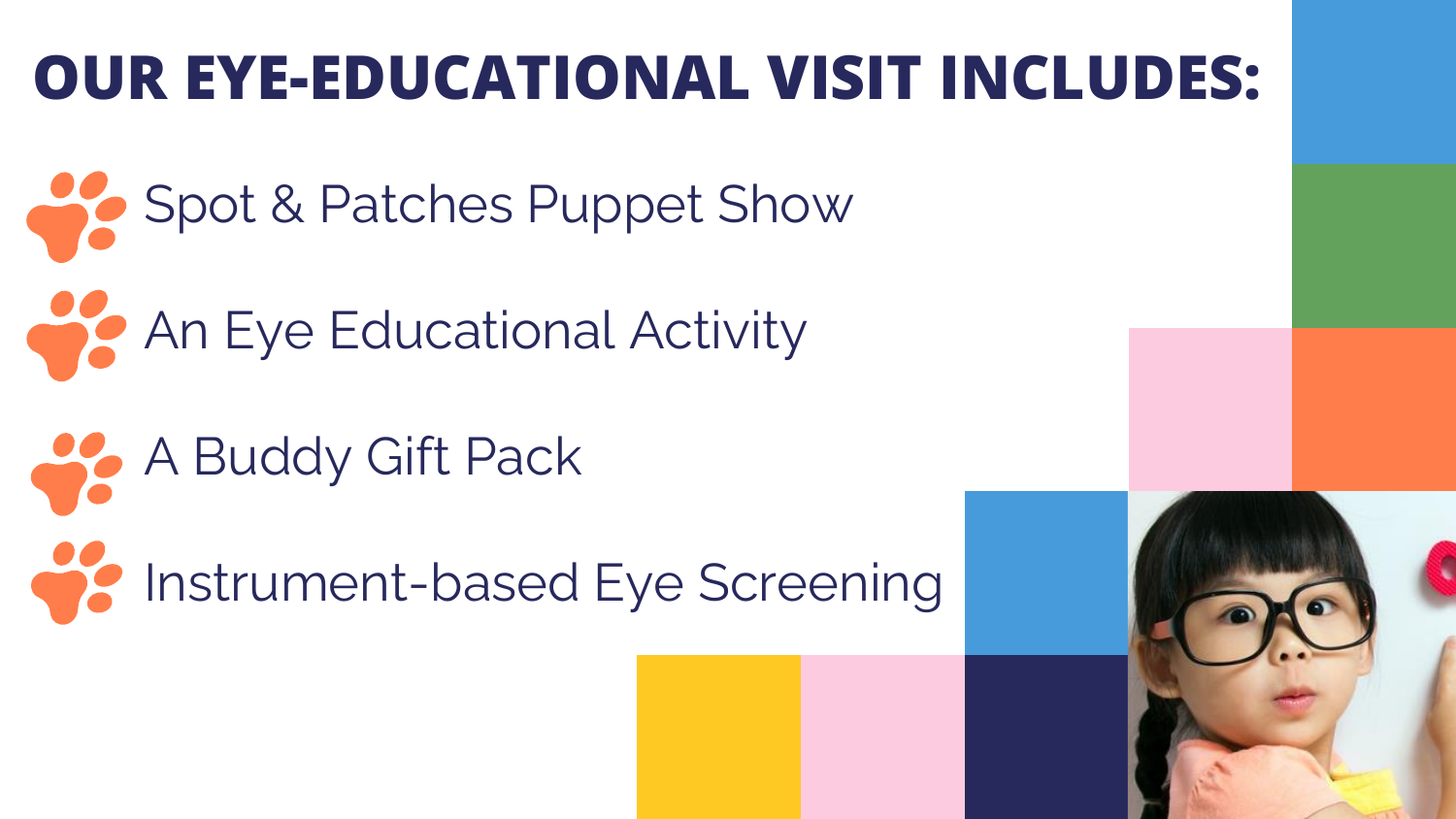## **Benefits of an Early Eye Screening**

- Convenient for busy parents.
- No child left unchecked.
	- All ages can be tested, babies too!
		- Early detection of visual problems equals

vital early intervention!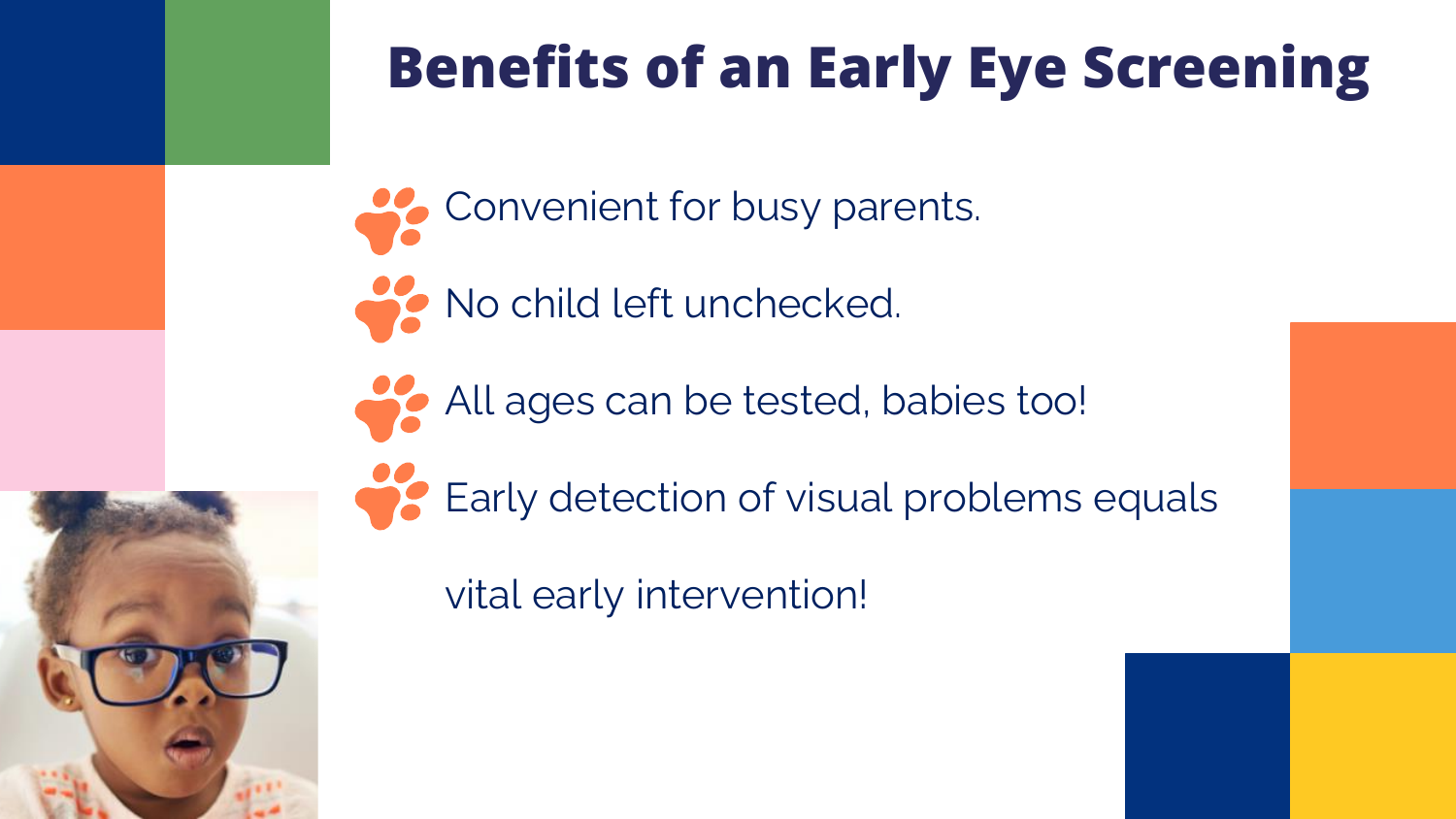## **What can this eye screening detect?** To name a few:



**(Unequal refractive power)**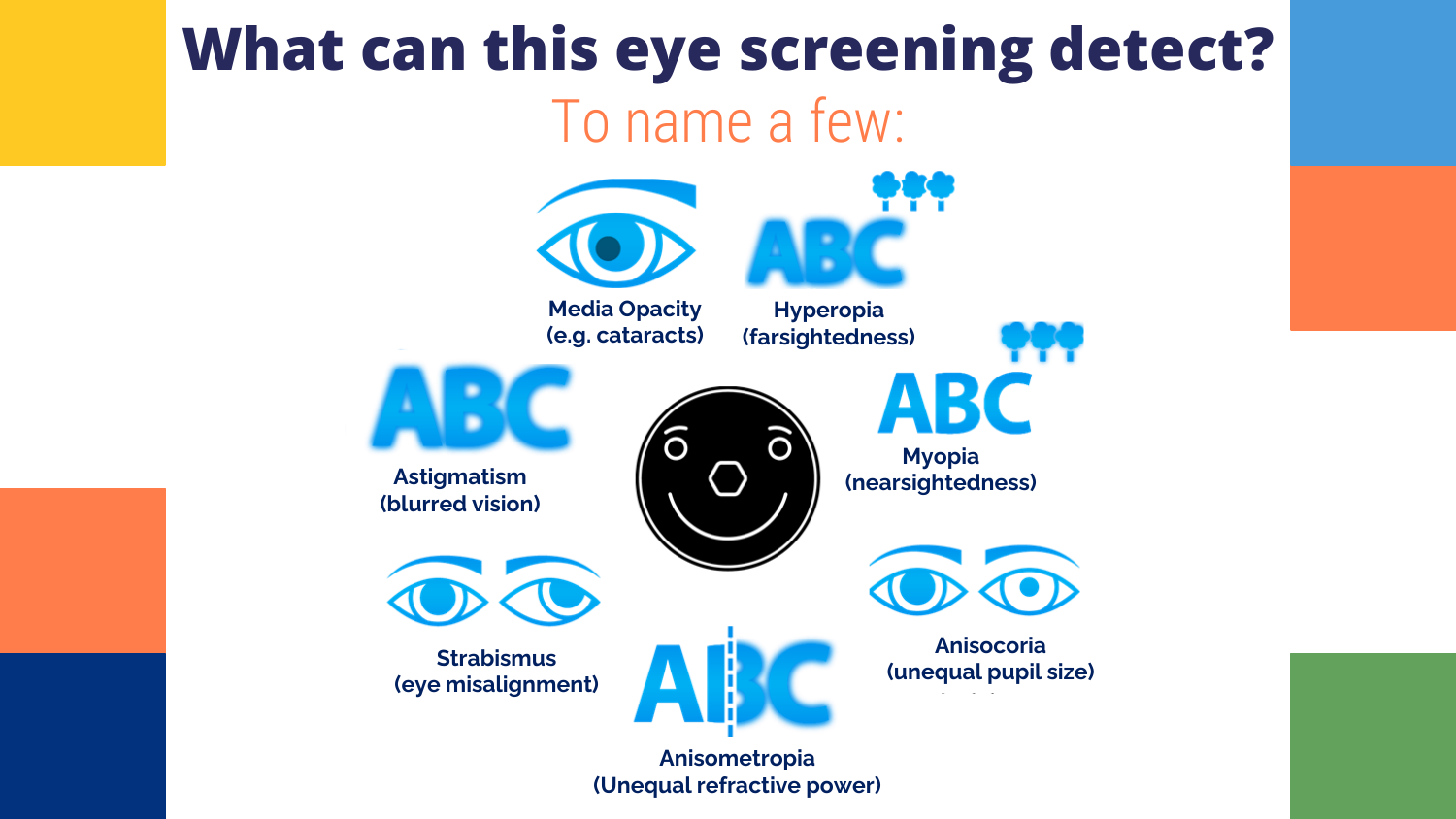## **What about the screening process?**

- Trained PlusoptiX technicians use the PlusoptiX S12C Mobile Vision Screener that provides **an accurate refraction reading within just a few seconds** using infrared light.
- **The screening is quick, accurate, non-invasive and entirely safe.** It requires far less attention and involvement from a child compared to traditional screening tests.
- T**he test is done at a 1-meter distance**, which means that the Plusoptix early vision screening is entirely **compliant with Covid-19 physical distancing regulation**.
- Children with a 'refer' result will need to undergo a comprehensive eye examination by an Ophthalmologist or Optometrist – preferably specializing in paediatric vision. A copy of the results will be provided to all children after successful payment.

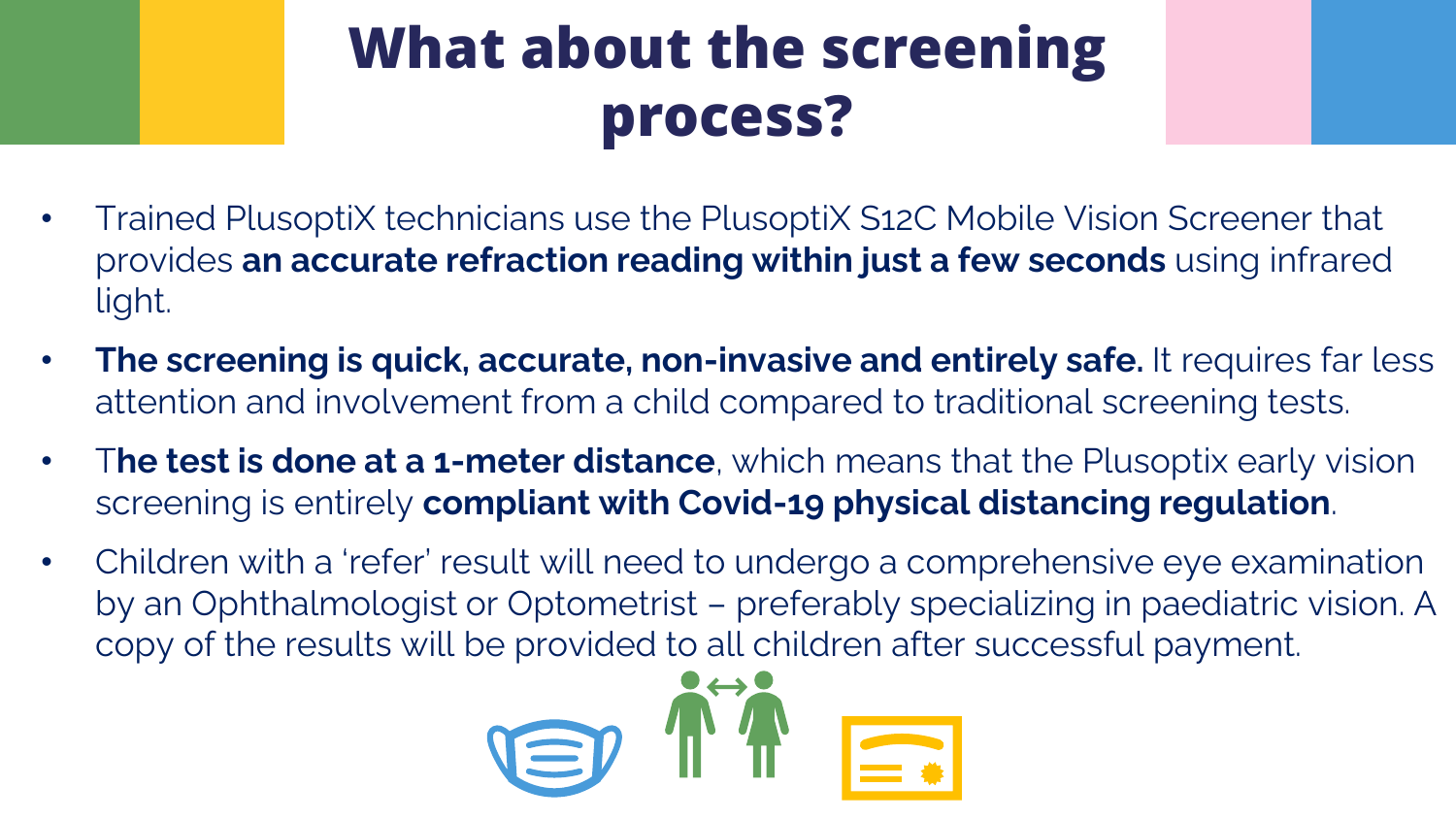# **Our 5 Booking Steps:**

- 1. Give us a **call** or drop us an **email** to book a convenient date.
- 2. You'll get an email with all the **information** you require including **consent forms** for the parents.
- 3. The children's names, surnames and date of birth must be sent at least **2 days before the visit**.
- 4. Kids receive their own **buddy pack** to take home and enjoy!
- images by **[Freepik](https://www.freepik.com/)** 5. Payments can be made via EFT after the screening. **After receiving proof of payment**, the reports with recommendations are emailed back.